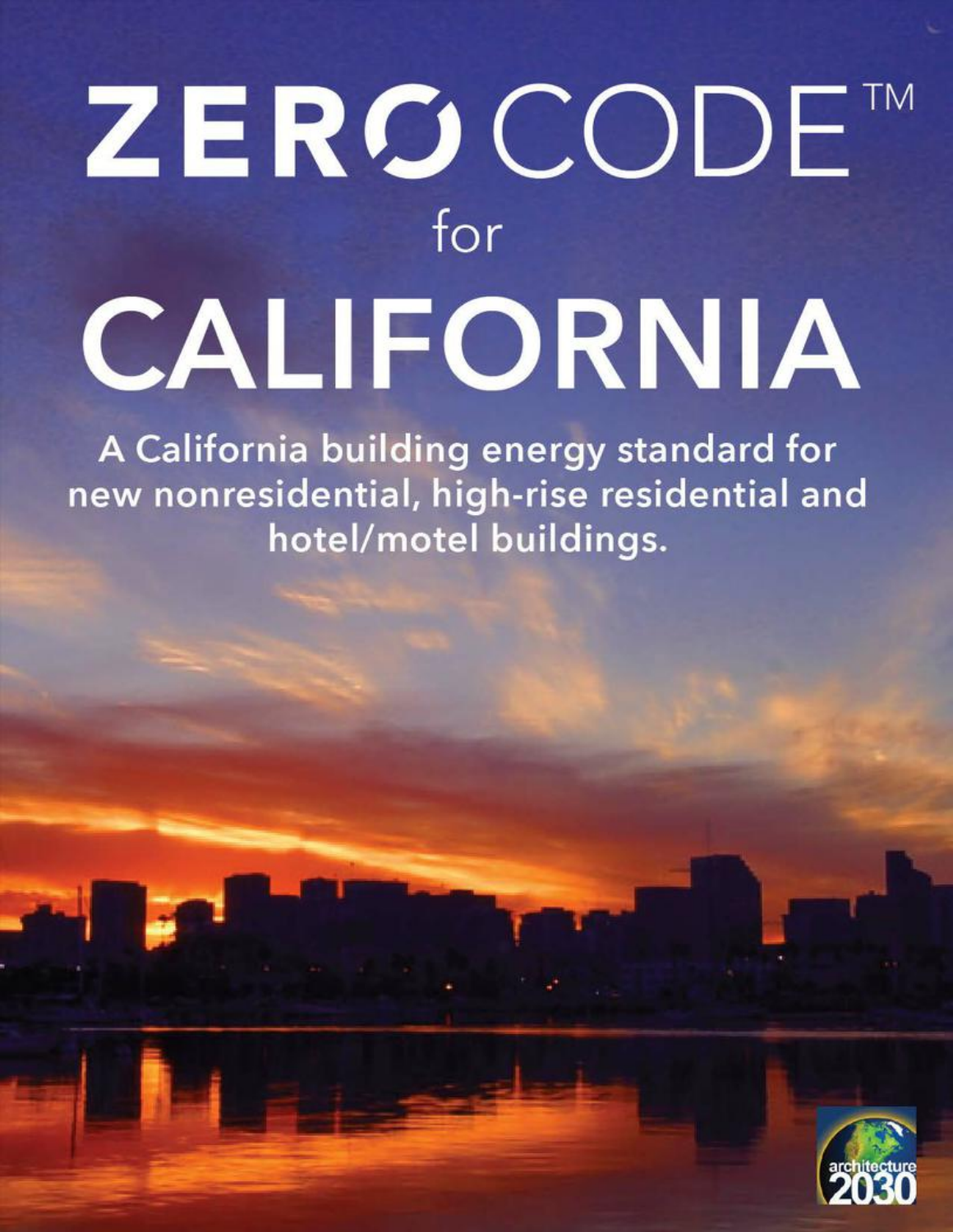# ZERSCODE<sup>™</sup>

## ZERO Code for California

Based on the California Title 24, Part 6, Building Energy Efficiency Standards, 2019

# **CONTENTS**

#### ZERO Code Development:

Charles Eley, FAIA, PE, Architecture 2030 Senior Fellow Architecture 2030 Support: Edward Mazria FAIA, FRAIC, CEO Vincent Martinez, COO Review: Lindsay Rasmussen

#### DISCLAIMER

Architecture 2030 does not guarantee, certify, or assure the safety or performance of any buildings, products, components, or systems installed in accordance with the ZERO Code for California or referenced standards.

In referring to the ZERO Code for California and in the design of any building or use of any product, no claim shall be made, either stated or implied, that the building or product has been approved by Architecture 2030.

The ZERO Code for California standard is presented solely as a guide, which may be modified and consequently adopted as such by appropriate legal jurisdictions. In utilizing the standard or Energy Calculator, practitioners must research and ensure compliance with ordinances and codes applicable in their jurisdictions.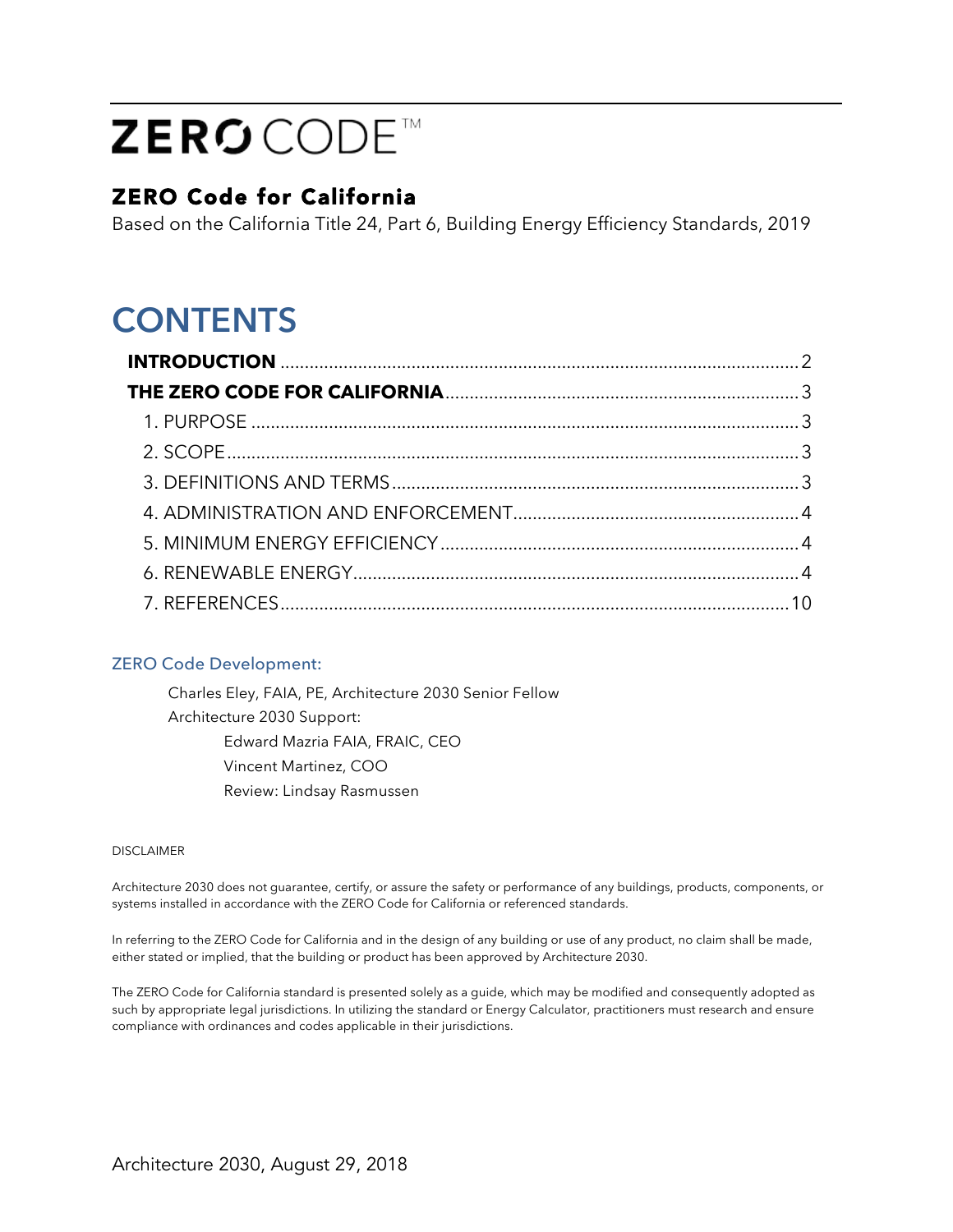# **INTRODUCTION**

The ZERO Code for California (ZERO Codeca) is a building energy standard developed by Architecture 2030 that applies to new commercial, institutional, high-rise residential, and hotel/motel buildings, the prevalent building types being constructed in cities today. The ZERO Code<sub>ca</sub>, which can be adopted immediately, integrates cost-effective energy efficiency standards with on-site and/or off-site renewable energy resulting in Zero-Net-Carbon (ZNC) buildings. The ZERO Code<sub>ca</sub> can either be incentivized or required by implementing jurisdictions. Adoption of the ZERO Codeca is an important component of addressing climate change and reducing  $CO<sub>2</sub>$  emissions in these building types.

The ZERO Code<sub>ca</sub> includes prescriptive and performance paths to compliance based on the California Building Energy Efficiency Standards (BEES) and is supported by the compliance tool and simulation software CBECC-Com. The ZERO Codeca is also supported by a web-enabled Energy Calculator that eases the implementation process and reduces errors when using the prescriptive path.

The ZERO Code<sub>ca</sub> offers code adaptable language and a flexible approach for incorporating renewable energy, both through on-site generation and/or off-site procurement. By establishing a flexible approach, the ZERO Code<sub>ca</sub> is applicable to all new new commercial, institutional, high-rise residential, and hotel/motel buildings, including those buildings with limited on-site renewable energy generating capacity (e.g. buildings in dense urban environments).

Technical support documents are available that explain the concepts of the ZERO Code<sub>ca</sub> and describe potential options for off-site procurement of renewable energy. The feasibility/desirability of each option will vary with each authority having jurisdiction that adopts the ZERO Code<sub>ca</sub>.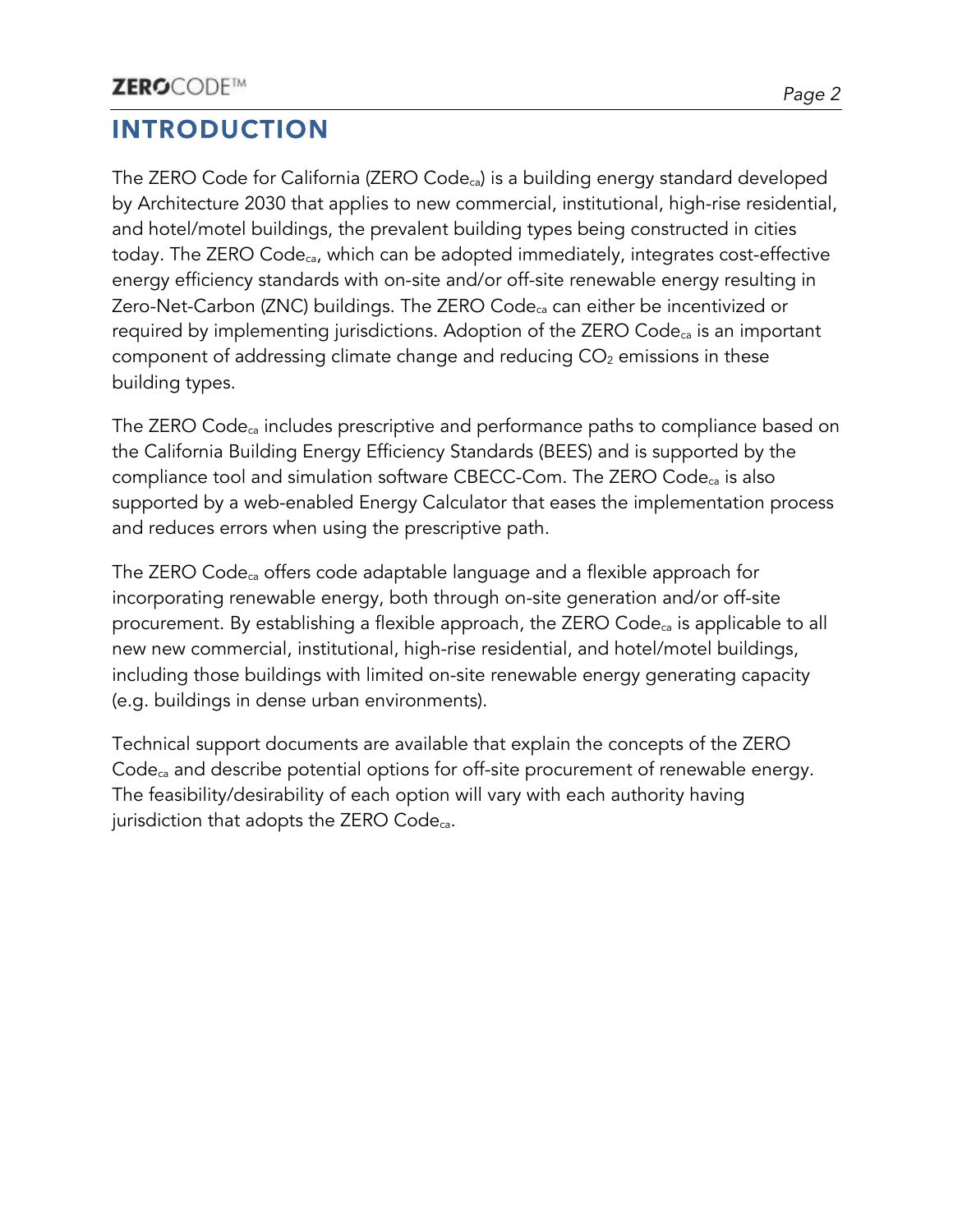# **THE ZERO CODE FOR CALIFORNIA**

#### 1. PURPOSE

New nonresidential, high-rise residential and hotel/motel buildings shall be energy efficient and install on-site renewable energy systems and/or procure off-site renewable energy of adequate capacity to achieve zero net energy (ZNE).

#### 2. SCOPE

This standard applies to new commercial, institutional, high-rise residential, and hotel/motel buildings that are addressed by the California Building Energy Efficiency Standards (BEES). See Section 100.0–Scope of the BEES.

#### 3. DEFINITIONS AND TERMS

The definitions from the California BEES shall apply to this standard and are supplemented by the definitions below.

*authority having jurisdiction (AHJ):* the agency or agent responsible for enforcing this standard.

*building source energy (BSE):* the source energy consumption of the building calculated on an hourly basis, kBtu/y.

*eligible hydro:* hydroelectric plants less than 30 MW that qualify for the California renewable portfolio standards.

*procurement factor (PF):* a factor related to the method used to procure off-site renewable energy, unitless.

*source energy credit (SEC):* the annual source energy credit from renewable energy, either generated on-site or procured off-site, kBtu/y.

*source energy factor (SEF):* the source energy that results from the generation or procurement of renewable energy, kBtu/KWh.

*source energy intensity (SEI):* the source energy intensity for a particular building type and climate zone, kBtu/ft<sup>2</sup>-y.

*time dependent source (TDS) energy:* an 8,760 time-series ofthe hourly source energy factors for electricity and natural gas, which vary by climate zone, kBtu/kWh for electricity and kBtu/therm for gas.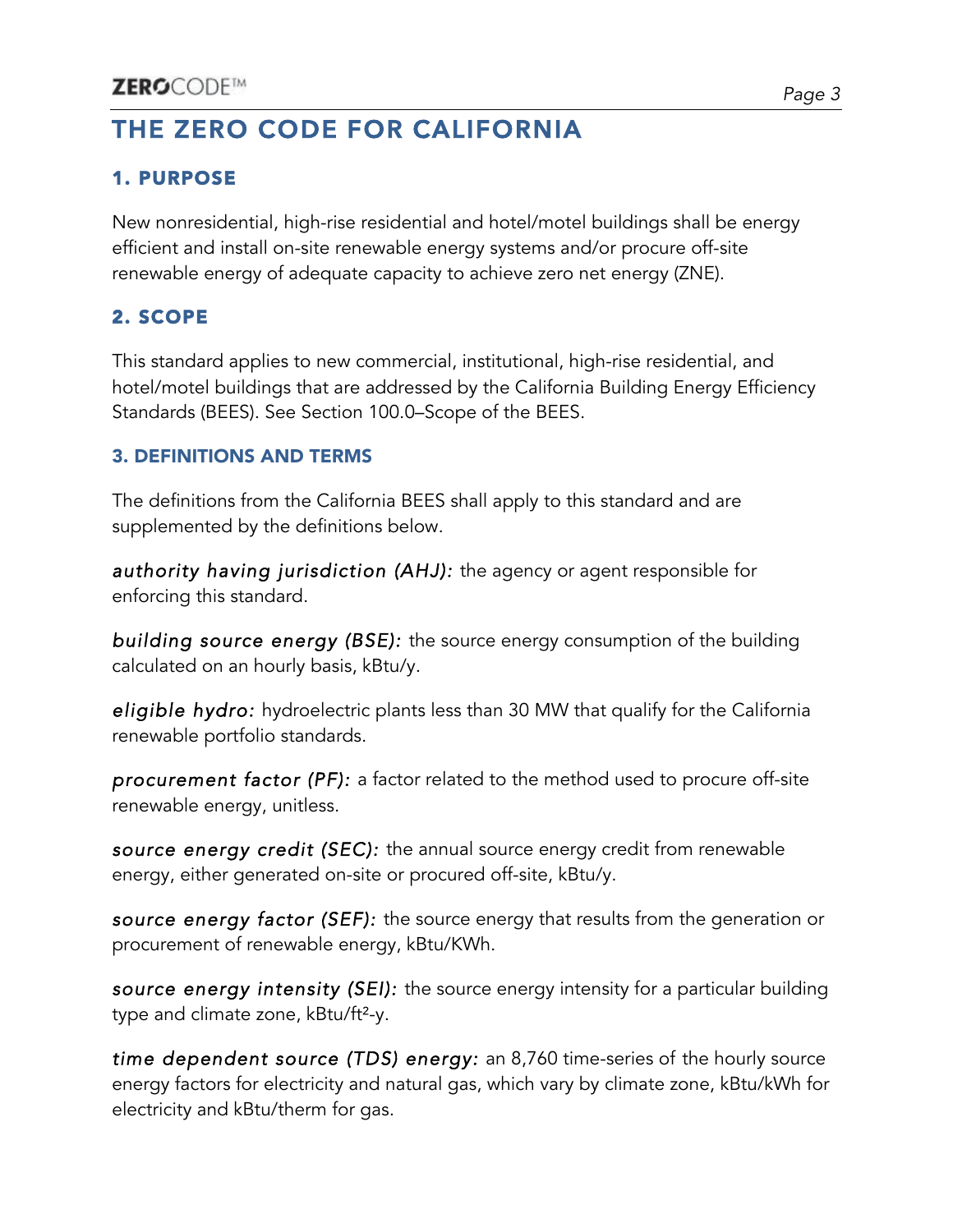#### 4. ADMINISTRATION AND ENFORCEMENT

#### 4.1 Compliance

New buildings shall comply with Section 5 (minimum energy efficiency) and Section 6 (renewable energy).

#### 4.2 Compliance Software

The California Building Energy Code Compliance (CBECC-Com) software may be used to demonstrate compliance with the ZERO Code for California through the performance approach. The Architecture 2030 ZERO Code website has tools to assist compliance when the prescriptive approach is used.

#### 5. MINIMUM ENERGY EFFICIENCY

*Buildings* shall comply with the 2019 California BEES using either the performance requirements Section 140.1 or the prescriptive requirements of Section 140.2

#### 6. RENEWABLE ENERGY

#### 6.1 Zero Net Energy

The *source energy credits* from on-site renewable energy systems or procured off-site renewable energy shall be greater than or equal to the *building source energy* on an annual basis. *Building source energy* and *source energy credits* from renewable energy systems shall be evaluated for each hour of the year and summed.

|                               |               |                         |  | <b>Equation 1</b>      |
|-------------------------------|---------------|-------------------------|--|------------------------|
| <b>Building Source Energy</b> | Source Energy |                         |  | Source Energy          |
|                               |               | $Credit_{On-Site RE}$   |  | $Credit_{Off-Site RE}$ |
| (kBtu)                        | ≤             | (kBtu)                  |  | (kBtu)                 |
| (from Equations 2 or 3)       |               | (from Equations 4 or 5) |  | (from Equation 6)      |

#### 6.2 Building Source Energy

When the proposed building complies with the California BEES using the prescriptive requirements of Section 140.2, the *building source energy* shall be calculated by multiplying the conditioned floor area times the *source energy intensity* from Table 6.1.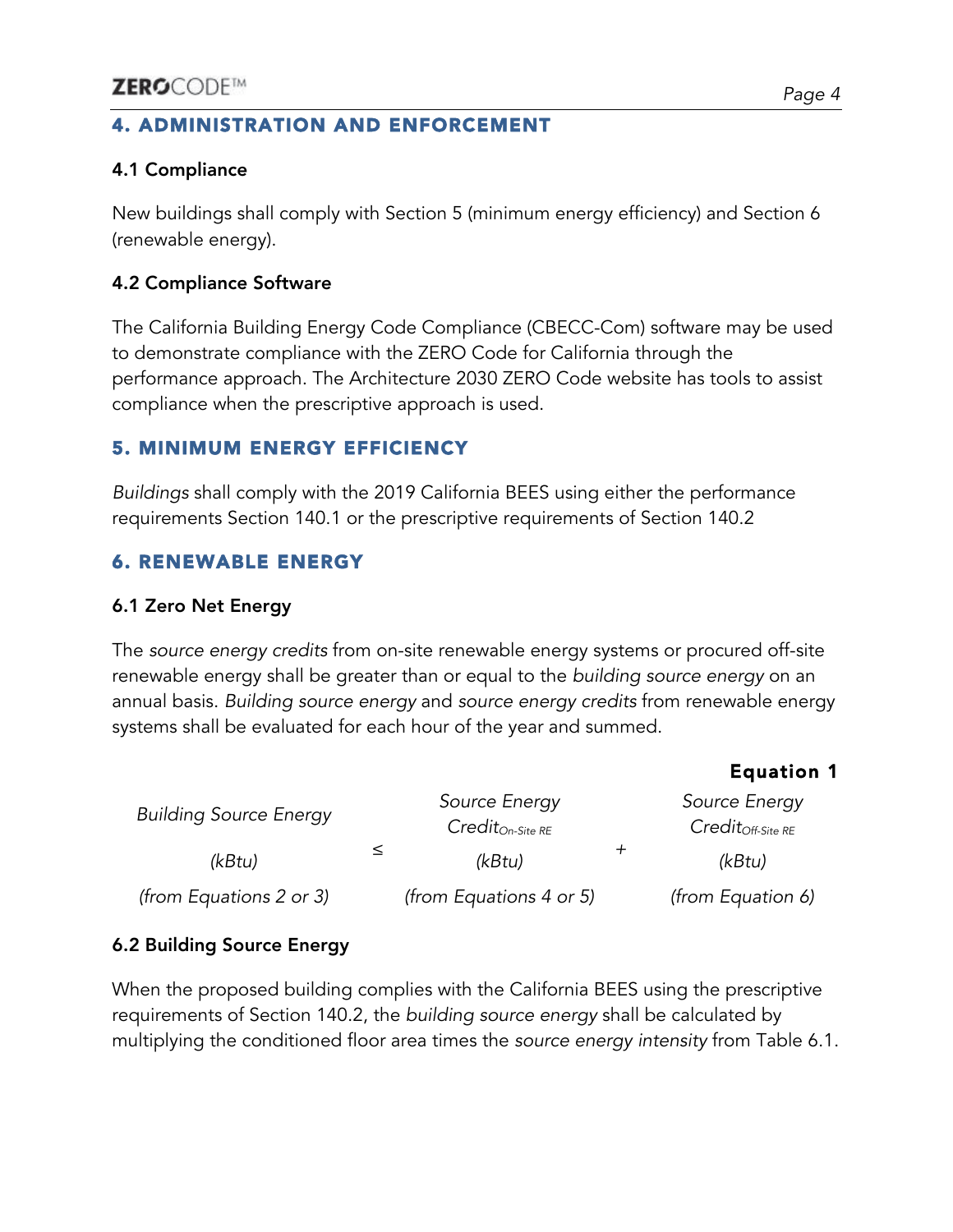|                               |                                  | <b>Equation 2</b>          |
|-------------------------------|----------------------------------|----------------------------|
| <b>Building Source Energy</b> | <b>Conditioned Floor</b><br>Area | Source Energy<br>Intensity |
| (kBtu/y)                      | (ft <sup>2</sup> )               | $(kBtu/ft^2/y)$            |
|                               |                                  | (from Table $6.1$ )        |

When the proposed building complies with the California BEES using the performance requirements of Section 140.1, the building source energy shall be determined by multiplying the hourly building energy for each fuel times the time dependent source (TDS) energy rate for that hour and fuel.

#### Equation 3

$$
Building\ Source\ Energy = \sum_{h=1}^{8760} BE_h \cdot TDS_{e,h} + \sum_{h=1}^{8760} BG_h \cdot TDS_{g,h}
$$

where

- $BE<sub>h</sub> =$  Building electricity use for the h<sup>th</sup> hour of the year
- $TDS<sub>e,h</sub>$  = Time-dependent source energy rate for electricity use in the  $h<sup>th</sup>$  hour of the year

 $BG_h =$  Building gas use for the h<sup>th</sup> hour of the year

 $TDS_{g,h}$  = Time-dependent source energy rate for gas use for the h<sup>th</sup> hour of the year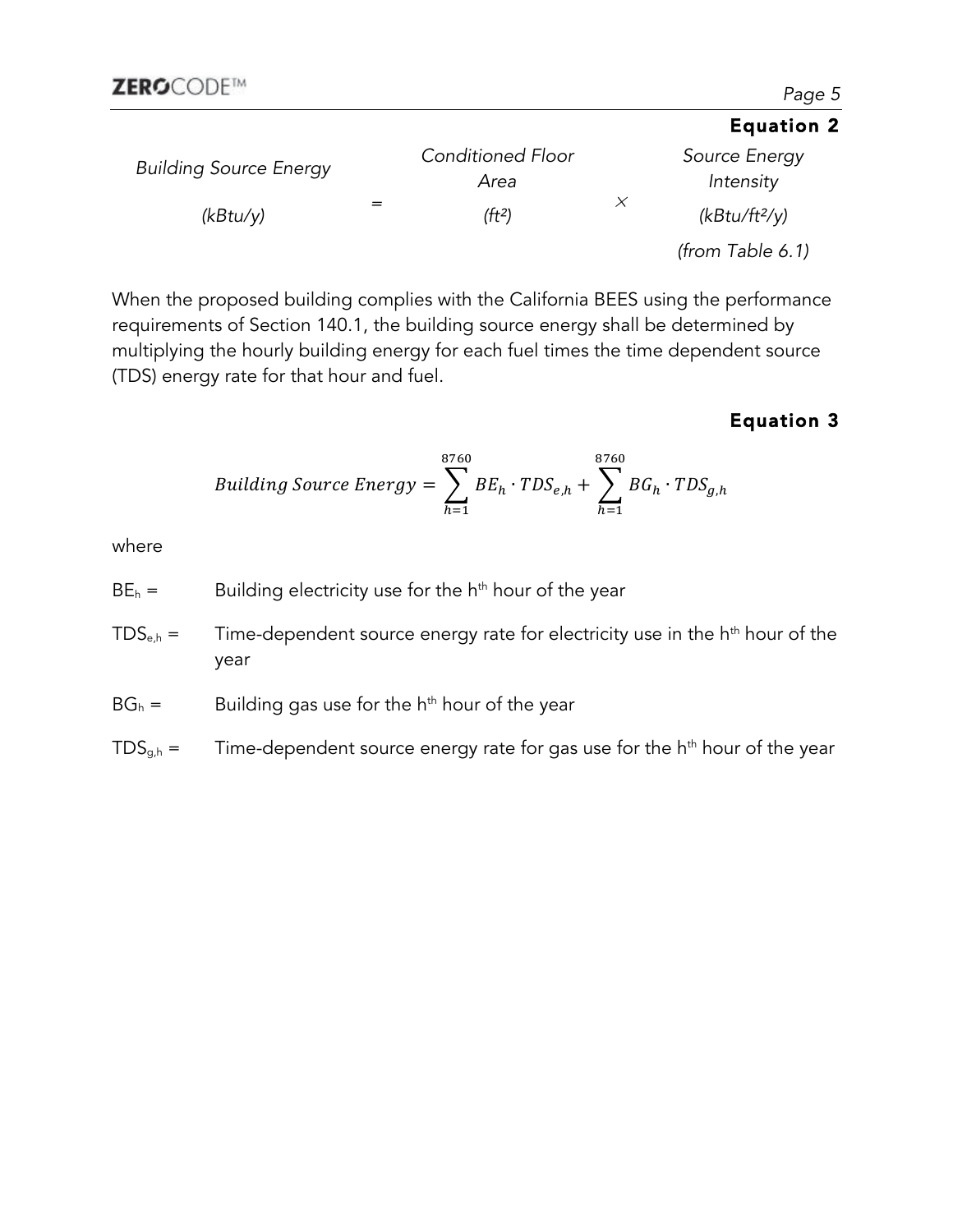| Climate<br>Zone  | Office | Retail | School | Restaurant | Hotel | Warehouse | Residential |
|------------------|--------|--------|--------|------------|-------|-----------|-------------|
| $\mathbf{1}$     | 38     | 35     | 39     | 186        | 31    | 26        | 29          |
| $\overline{2}$   | 41     | 37     | 36     | 177        | 29    | 20        | 30          |
| $\mathsf 3$      | 38     | 33     | 33     | 177        | 26    | 19        | 27          |
| $\overline{4}$   | 40     | 35     | 34     | 175        | 27    | 18        | 29          |
| 5                | 39     | 32     | 33     | 179        | 26    | 18        | 27          |
| $\boldsymbol{6}$ | 39     | 33     | 31     | 174        | 25    | 14        | 28          |
| $\overline{7}$   | 38     | 32     | 30     | 168        | 24    | 13        | 27          |
| $\,8\,$          | 40     | 35     | 32     | 174        | 26    | 14        | 28          |
| 9                | 41     | 37     | 33     | 171        | 27    | 15        | 29          |
| 10               | 42     | 38     | 34     | 175        | 28    | 15        | 30          |
| 11               | 44     | 42     | 39     | 183        | 32    | 22        | 33          |
| 12               | 42     | 39     | 38     | 175        | 30    | 21        | 31          |
| 13               | 44     | 41     | 39     | 182        | 32    | 20        | 32          |
| 14               | 45     | 42     | 39     | 184        | 32    | 21        | 32          |
| 15               | 46     | 44     | 38     | 192        | 32    | 14        | 34          |
| 16               | 46     | 45     | 45     | 187        | 36    | 31        | 35          |

*Table 6.1 Source Energy Intensities (SEI) by Building Type and Climate (kBtu/ft*²*-y)*

#### 6.3 Source Energy Credit from On-Site Renewable Energy

When the proposed building complies with the California BEES using the prescriptive requirements of Section 140.2, the source energy credit from on-site renewable energy shall be calculated by multiplying the estimated annual renewable energy production times the source energy factor from Table 6.2. The annual energy production from onsite renewable energy systems shall be determined using the PVWatts software or other software approved by the *authority having jurisdiction*.

| Source Energy Credit <sub>OnSite RE</sub> | Annual On-Site PV<br>Production | Source Energy Factor |
|-------------------------------------------|---------------------------------|----------------------|
| (kBtu)                                    | (kWh)                           | (kBtu/kWh)           |
|                                           |                                 | (from Table 6.2)     |

When the building complies with the California BEES using the performance requirements of Section 140.1, the *source energy credit* from on-site renewable energy systems shall be determined by multiplying the renewable energy production for each hour times the time dependent source (TDS) energy rate for that hour.

Equation 4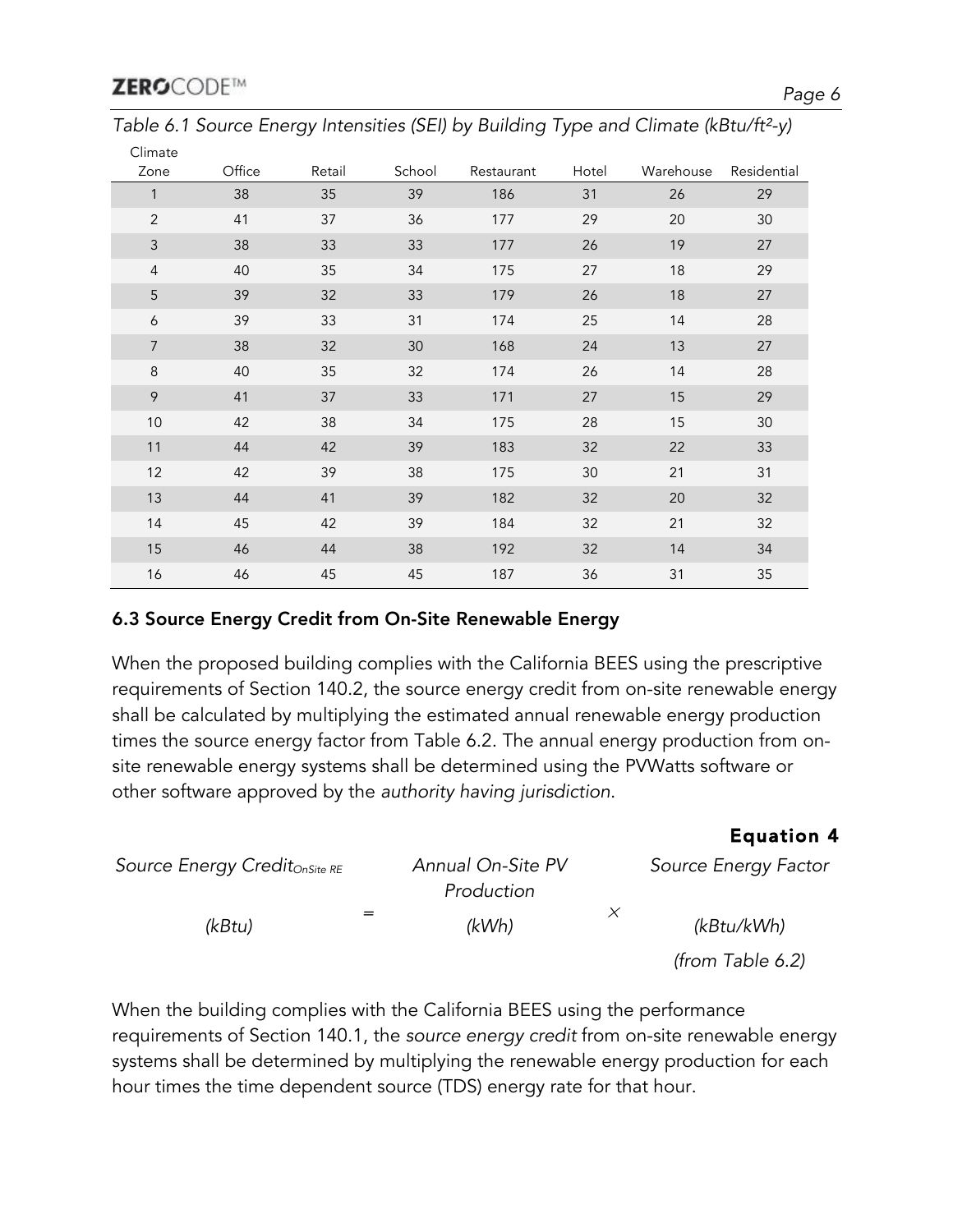#### Equation 5

Source Energy Credit<sub>onsite RE</sub> = 
$$
\sum_{h=1}^{8760} OnSiteRE_h \cdot TDS_{e,h}
$$

where

OnSiteRE<sub>h</sub> = On-site renewable energy production for the h<sup>th</sup> hour of the year

 $TDS<sub>e,h</sub>$  = Time-dependent source energy rate for electricity use in the  $h<sup>th</sup>$  hour of the year

*Table 6.2 Source Energy Factor (SEF) for On-Site Photovoltaic Production (Btu/kWh)*

| Climate Zone   | Source Energy Factor | Climate Zone | Source Energy Factor |
|----------------|----------------------|--------------|----------------------|
|                | 2,501                | 9            | 2,551                |
| $\mathcal{P}$  | 2,526                | 10           | 2,525                |
| 3              | 2,527                | 11           | 2,530                |
| $\overline{4}$ | 2,537                | 12           | 2,486                |
| 5              | 2,512                | 13           | 2,472                |
| 6              | 2,491                | 14           | 2,526                |
|                | 2,509                | 15           | 2,542                |
| 8              | 2,537                | 16           | 2,588                |

#### 6.4 Source Energy Credit from Off-Site Renewable Energy

The source energy credit for off-site renewable energy shall be determined with the following equation.

#### Equation 6

Source Energy Credit<sub>offsite RE</sub> = 
$$
\sum_{p=1}^{n} PF_p \cdot \left[ \sum_{r=1}^{q} OffSiteRE_{r,p} \cdot SEF_r \right]
$$

where

- OffSiteRE<sub>r,p</sub> = Off-site renewable energy procurement for the  $r<sup>th</sup>$  generation source and for the p<sup>th</sup> procurement method (MWh)
- $PF_p =$  Renewable energy procurement factor for the p<sup>th</sup> method from Table 6.3 (unitless)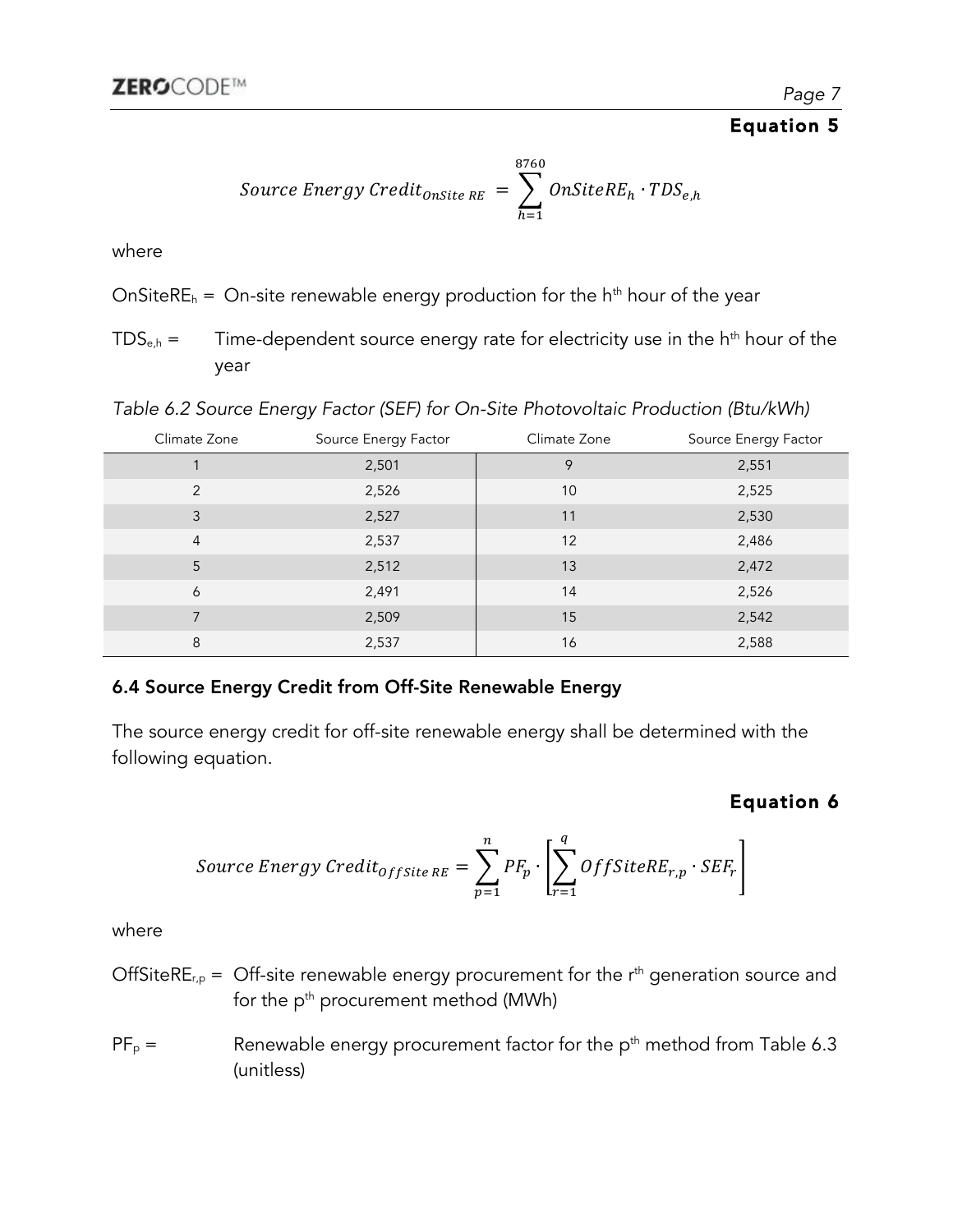#### **ZEROCODE™**

| $SEF_r =$ | Source energy factor for the r <sup>th</sup> generation source from Table 6.4<br>(kBtu/MWh) |
|-----------|---------------------------------------------------------------------------------------------|
| $p =$     | Index for the procurement method                                                            |
| $r =$     | Index for the renewable energy generation source                                            |
| $n =$     | Number of procurement methods                                                               |
| $q =$     | Number of renewable energy generation sources for the p <sup>th</sup><br>procurement method |

#### *Table 6.3 Renewable Energy Procurement Factors*

*Source: ZERO Code Off-Site Procurement of Renewable Energy, Technical Support Document, Architecture 2030, April 2018* 

| Class         | Procurement<br>Factor (PF) | <b>Procurement Method</b>   | <b>Additional Requirements</b>                                                                 |
|---------------|----------------------------|-----------------------------|------------------------------------------------------------------------------------------------|
|               |                            |                             |                                                                                                |
|               | 0.75                       | <b>Community Renewables</b> |                                                                                                |
|               |                            | <b>REIFs</b>                | Entity must be managed to prevent fraud or misuse of funds.                                    |
|               |                            | <b>Virtual PPA</b>          |                                                                                                |
|               |                            | Self-Owned Off-Site         | Provisions shall prevent the generation asset from being sold<br>separately from the building. |
| $\mathcal{P}$ | 0.55                       | <b>Green Retail Tariffs</b> | The offering shall not include the purchase of unbundled<br>REC <sub>s</sub> .                 |
|               |                            | Direct Access               | The offering shall not include the purchase of unbundled<br>REC <sub>s</sub> .                 |
| 3             | 0.20                       | Unbundled RECs              | The vintage of the RECs shall align with building energy use.                                  |

The following requirements apply to all off-site renewable energy procurement methods.

- 1. The building owner shall sign a legally binding contract to procure qualifying off-site renewable energy.
- 2. The procurement contract shall have duration of not less than 15 years and shall be structured to survive a partial or full transfer of ownership of the property.
- 3. RECs and other environmental attributes associated with the procured off-site renewable energy shall be assigned to the building project for the duration of the contract.
- 4. The renewable energy generating source shall be photovoltaic systems, solar thermal power plants, geothermal power plants, wind turbines, and *eligible hydro*.
- 5. The generation source shall be located where the energy can be delivered to the building site by the same utility or distribution entity; the same ISO or RTO; or within integrated ISO's (electric coordination council).
- 6. The off-site renewable energy producer shall maintain transparent accounting that clearly assigns production to the ZNC building. Records on power sent to or purchased by the building shall be retained by the building owner and made available for inspection by the Authority Having Jurisdiction (AHJ) upon request.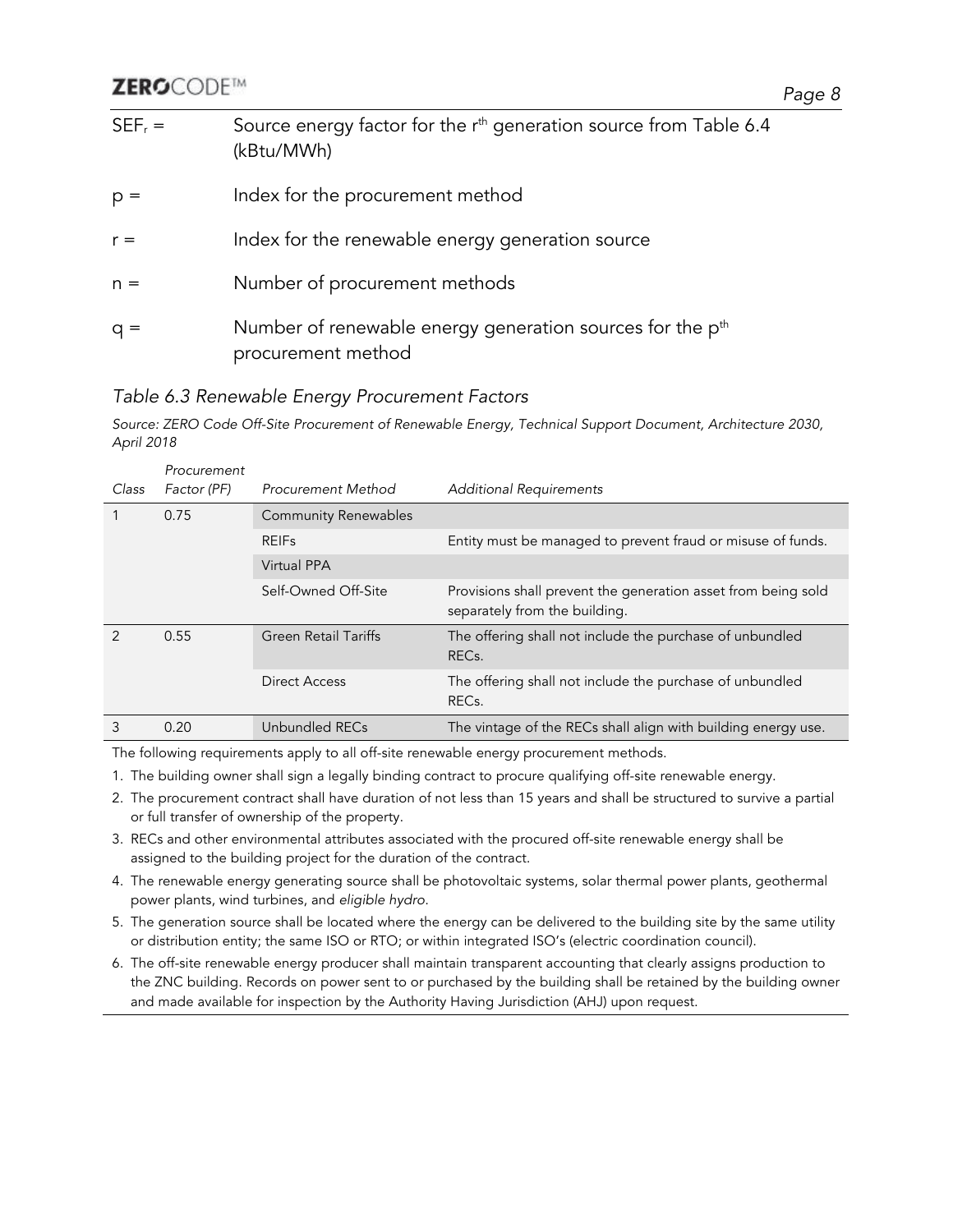### *Table 6.4 Source Energy Factor (SEF) for Off-Site Renewable Energy Procurement*

| Off-Site Renewable Energy Generation Source | Source Energy Factor (Btu/kWh) |
|---------------------------------------------|--------------------------------|
| Wind                                        | 4,840                          |
| Solar                                       | 2,769                          |
| Geothermal                                  | 4,636                          |
| Eligible Hydro                              | 4,636                          |